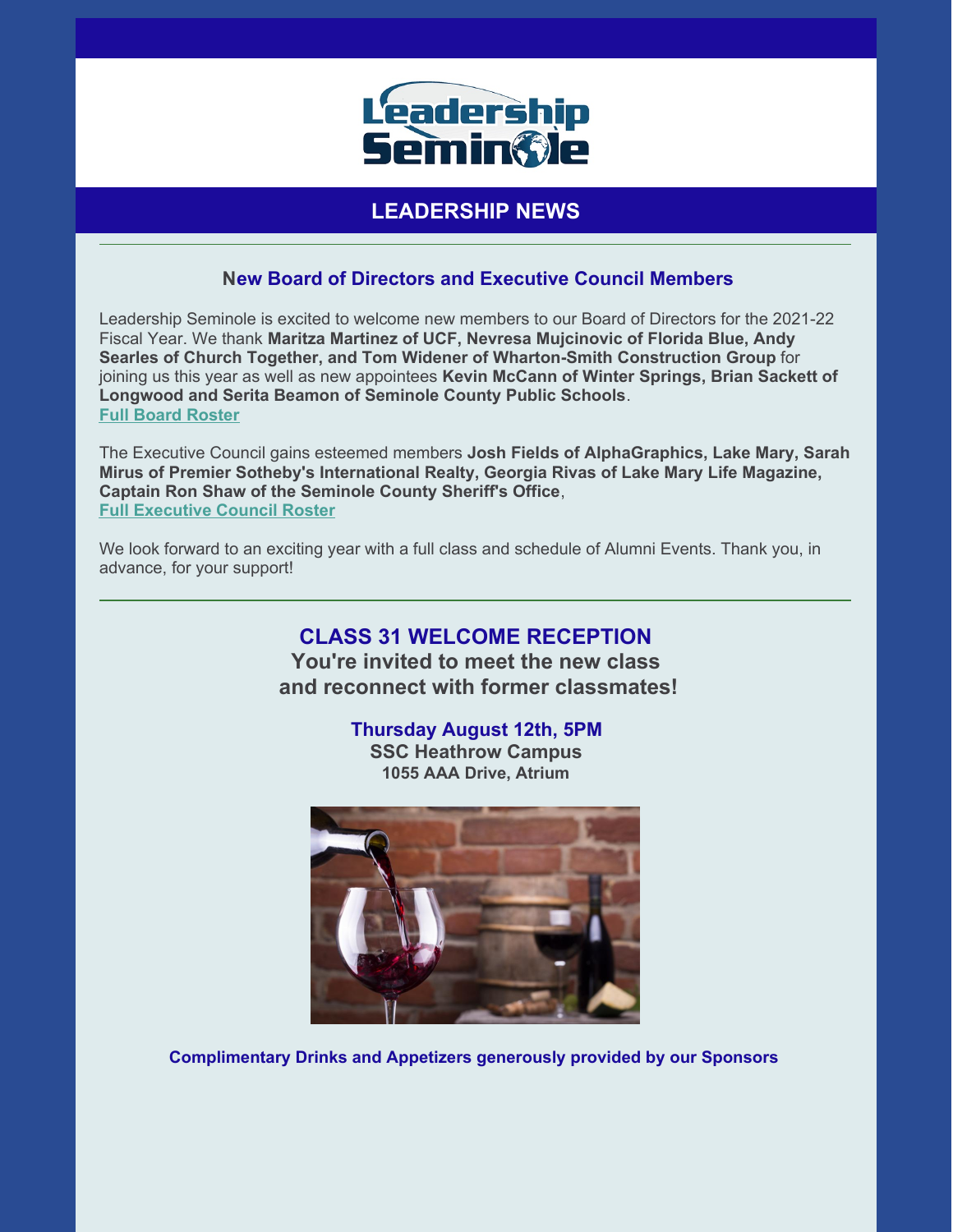



# **PARTNER SHOUT-OUT**



#### **Addition Financial named to Forbes best-in-state Credit Union List**

This prestigious award is presented by Forbes and Statista Inc., the world-leading statistics portal and industry ranking provider.

Financial institutions were identified for this list based on an independent survey of about 25,000 U.S. consumers who were asked to rate credit unions where they have had checking accounts. Survey respondents also assessed their credit unions based on the areas of Trust, Terms & Conditions, Branch Services, Digital Services, Customer Service and Financial Advice. **Full [Awards](https://www.forbes.com/best-in-state-credit-unions/#2e7ebf656167) List**

### **COMMUNITY NEWS**



### **Crossroads Corral hosts Casino Royale in August**

On August 21st, from 6-9PM at Heathrow County Club, Crossroads Corral will host a Casino Royale event with casino games, networking, food and drink to benefit Equine assisted psychotherapy.

Crossroads Corral was the recipient of the Class 28 Legacy Project.

#### **Full Event [Details](https://files.constantcontact.com/206c3f27be/c2701061-023a-43b4-b96a-851192fbcab3.pdf)**

CLASS 32